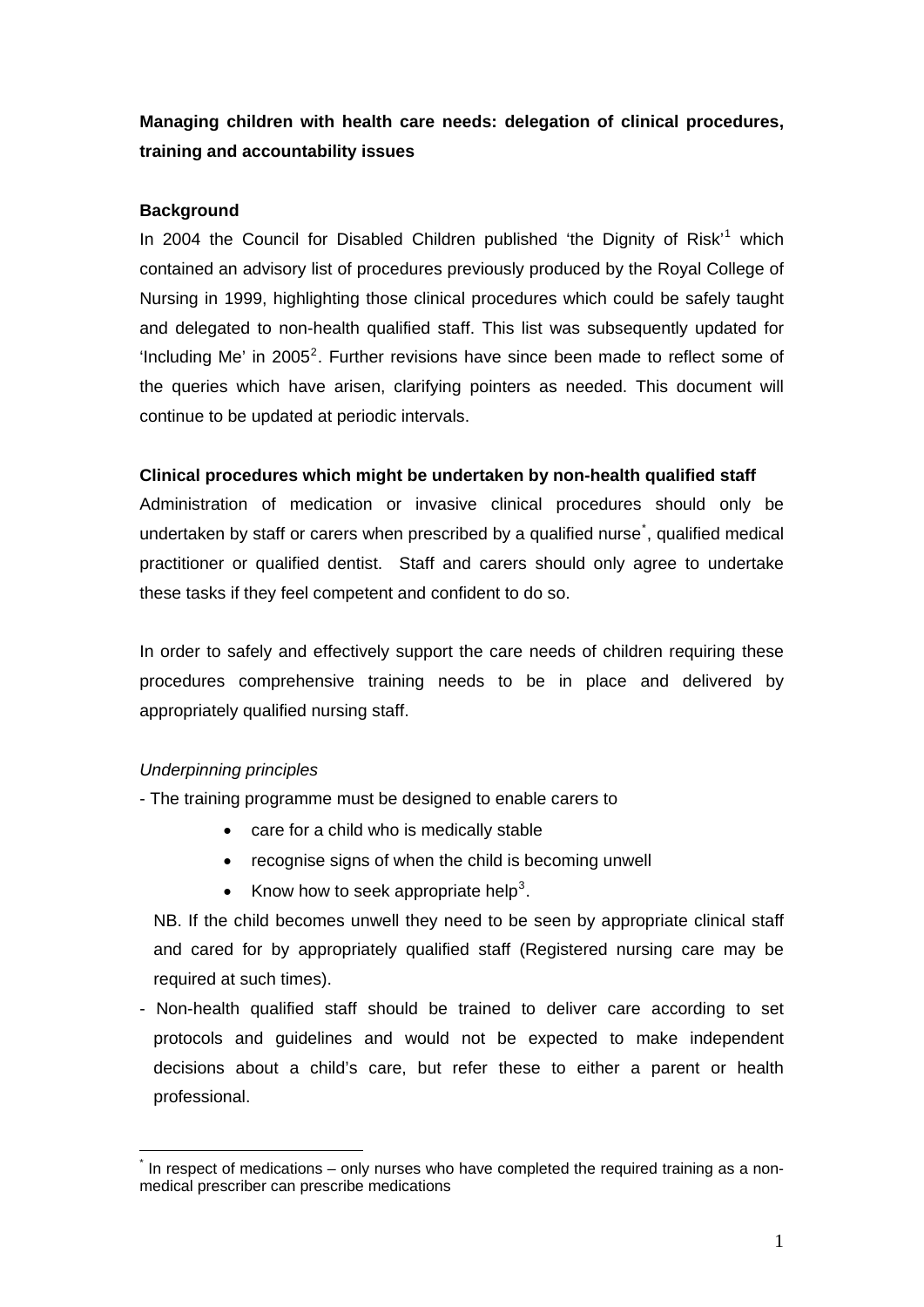The permitted tasks for non-health qualified staff and focus of training for these tasks must be on the care as it applies to a **named** child. The individual carer will require specific training and assessment in order to participate in the care of a second or third child.

The following advisory list of procedures may be safely taught and delegated to nonhealth qualified staff following a child-specific assessment of clinical risk:

- Administering medicine in accordance with prescribed medicine in premeasured dose via nasogastric tube, gastrostomy tube, or orally
- Bolus or continuous feeds via a nasogastric tube
- Bolus or continuous feeds using a pump via a gastrostomy tube
- Tracheostomy care including suction using a suction catheter
- Emergency change of tracheostomy tube[†](#page-1-0)
- Oral suction with a yanker sucker
- Injections (intramuscular or subcutaneous). These may be single dose or multiple dose devices which are pre-assembled with pre-determined amounts of medication to be administered as documented in the individual child's care plan (preloaded devices should be marked when to be administered e.g. for diabetes where the dose might be different am or pm. In many circumstances there may be two different pens, one with short-acting insulin to be administered at specified times during the day and another for administration at night with long acting insulin).
- Intermittent catheterisation and catheter care
- Care of Mitrofanoff

1

- Stoma care including maintenance of patency of a stoma in an emergency situation using for example the tip of a soft foley catheter and replacement of button devises once stoma has been well established for more than 6 months and there have been no problems with the stoma<sup> $\ddagger$ </sup>.
- Inserting suppositories or pessaries with a pre-packaged dose of a prescribed medicine
- Rectal medication with a pre-packaged dose i.e. rectal diazepam

<span id="page-1-0"></span><sup>&</sup>lt;sup>†</sup> Routine tracheostomy changes provide an opportunity for a registered practitioner to assess carer competency while also undertaking an assessment of the tracheostomy site

<span id="page-1-1"></span><sup>‡</sup> The first time replacement must be undertaken by an appropriately qualified nurse or qualified medical practitioner.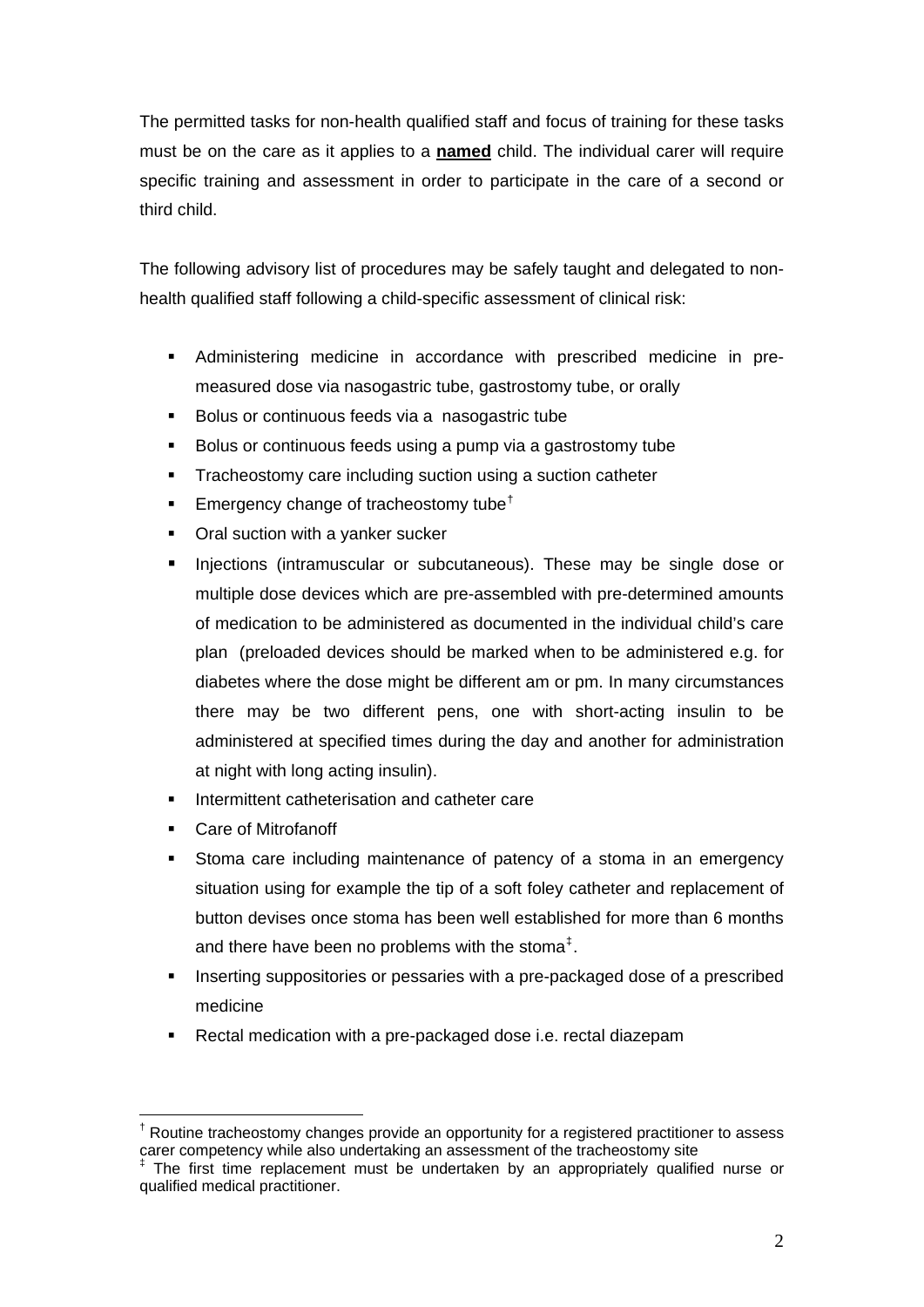- Rectal paraldehyde which is not pre-packaged and has to be prepared permitted on a named child basis as agreed by the child's lead medical practitioner i.e. GP or paediatrician
- Manual Evacuation
- Administration of buccal or intra-nasal Midazolam and Hypo stat or GlucoGel.
- Emergency treatments covered in basic first aid training including airway management
- Assistance with inhalers, cartridges and nebulisers
- Assistance with prescribed oxygen administration including oxygen saturation monitoring where required
- Administration and care of liquid oxygen administration including filling of portable liquid oxygen cylinder from main tank
- **Blood Glucose monitoring as agreed by the child's lead nursing/medical** practitioner i.e. GP, paediatrician or paediatric diabetes nurse specialist
- Ventilation care for a child with a predictable medical condition and stable ventilation requirements (both invasive and non-invasive ventilation). NB. Stability of ventilation requirements should be determined by the child's respiratory physician and will include consideration of the predictability of the child's ventilation needs to enable the key tasks to be clearly learnt.

The following tasks should **not** be undertaken by non-health qualified carers:

- Assessment of care needs, planning a programme of care or evaluating outcomes of a programme of care
- Re-insertion of nasogastric tube
- Re-insertion of PEG's or other gastrostomy tubes
- Intramuscular and sub-cutaneous injections involving assembling syringe or intravenous, administration
- Programming of syringe drivers
- Filling of oxygen cylinders (other than liquid oxygen as stated above)
- Deep Suctioning (oral suctioning tube beyond back of mouth or tracheal suctioning beyond the end of the trachae tube)
- Siting of indwelling catheters
- **Medicine not prescribed or included in the care plan**
- Ventilation care for an unstable and unpredictable child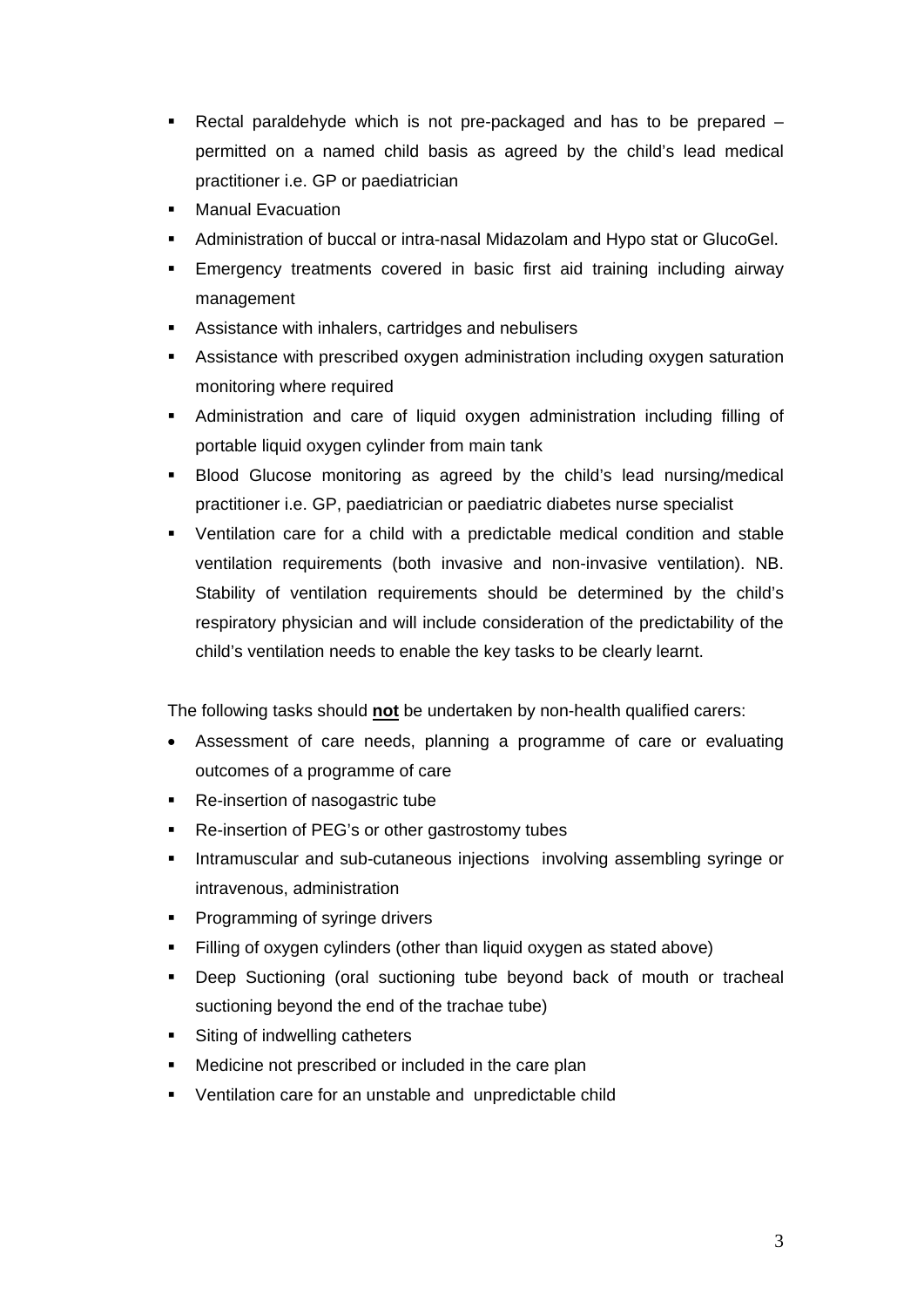#### **Delegation and accountability**

Nursing involves complex tasks and procedures and even though health care support staff may have been trained to provide certain aspects of care to specific children, they may not necessarily be competent in all circumstances to do so. The NMC code states:

4.6 You remain accountable for the appropriateness of the delegation, for ensuring that the person who does the work is able to do it and that adequate supervision and support is provided.

When delegating any aspect of care the NMC states that each child should be clinically assessed and the most appropriate person appointed to deliver any subsequent care. If this is a health care support worker then the registered nurse delegating the care should ensure they are competent to undertake the task being requested of them. The NMC advises that if a registrant feels they have been asked to delegate care to a health care support worker who they believe does not have the required competency or it is an inappropriate delegation, then they should refuse the instruction. This should then be raised formally with their employers including the justification for taking such a decision. Clause 8.2 and 8.3 of the Code supports this:

- 8.2 You must act quickly to protect patients and clients from risk if you have good reason to believe that you or a colleague, from your own or another profession, may not be fit to practice for reasons of conduct, health or competence
- 8.3 Where you cannot remedy circumstances in the environment of care that could jeopardise standards of practice, you must report them to a senior person with sufficient authority to manage them and also, in the case of midwifery, to the supervisor of midwives. This must be supported by a written record.

When a registered nurse assesses a member of health care support staff to carry out an aspect of care, then that must also include all aspects of the task including recording activities completed in the child's record. The best interests of the child are paramount. It is important that in order to promote this registrants must ensure that they provide appropriate support and supervision to health care support staff when performing delegated care delivery.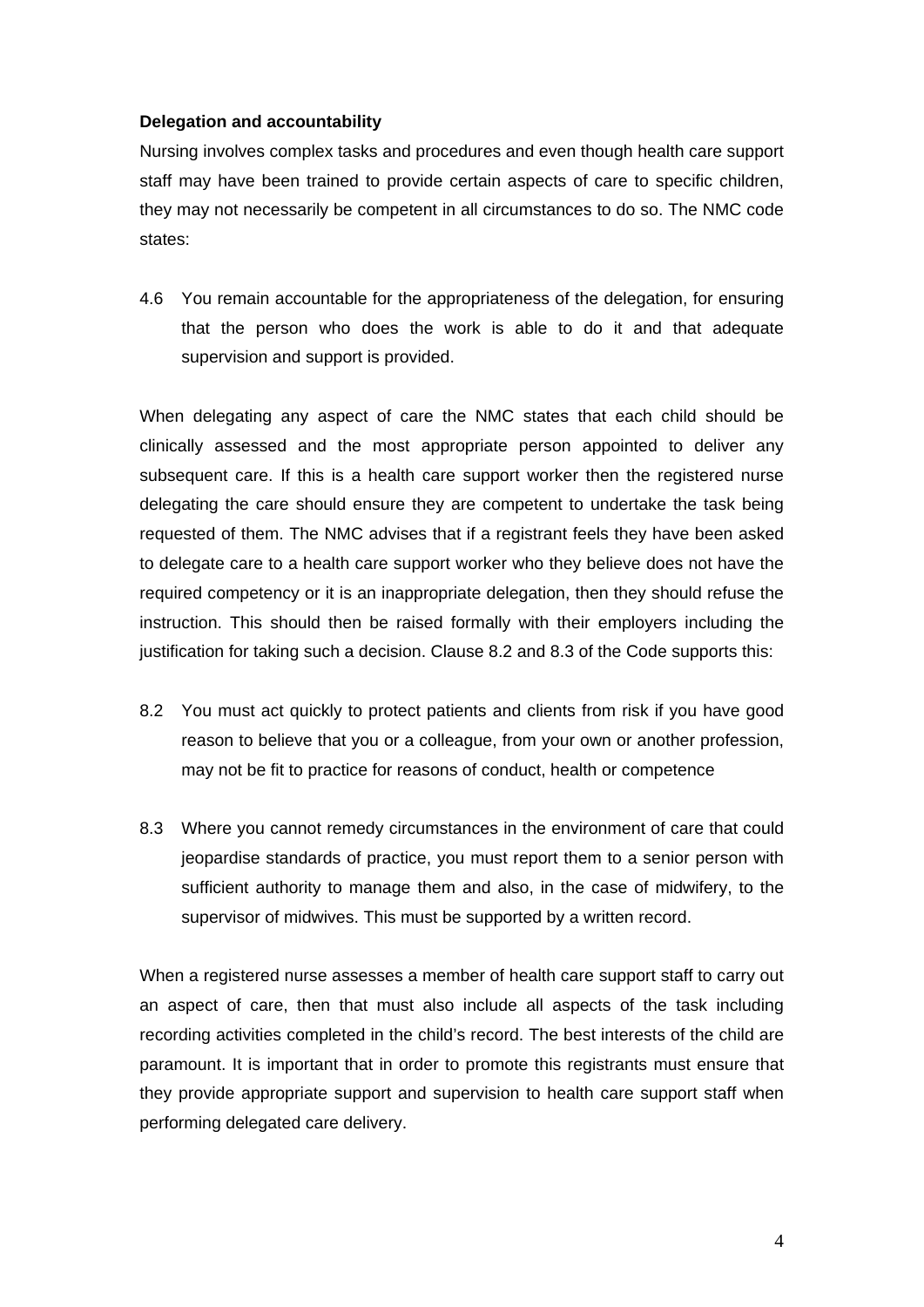Any delegation of clinical tasks to non-health qualified staff must be undertaken within a robust governance framework which encompasses:

- Initial training and preparation
- Assessment and confirmation of competence
- Confirmation of arrangements for on-going support, updating of training and reassessment of competence

# **Training non health qualified staff**

The aim of a training programme should be to provide information and learning about both theoretical and practical aspects of the carers role. Opportunities must be provided for supervised practice before an assessment of competence by a suitably qualified person<sup>[§](#page-4-0)</sup>. This process should take into account the views of the child or young person, parents and the views of the person being assessed.

Training should take place at two levels:

- General training around complex health needs
- Training around a specific child and the procedures or the care that child will require

Key elements of a training programme are suggested as follows

- A competency-based approach
- Written goals for individuals
- Audit cycles (regular updating and reassessing of competence)
- Evaluation criteria
- Statements of accountability
- Confidentiality

1

- The care of the required equipment
- Care of the child's holistic care needs including social and developmental care
- Emergency management
- Risk assessment and when to get help

In the same way as information is shared on a need-to-know basis, training should be arranged on a general level for all staff working with a particular child and specific training for staff who will be supporting a child on a one-to-one basis.

The trainee must be assessed as competent to undertake the task and documentation signed by the health care professional to indicate this. At the time of

<span id="page-4-0"></span> $\frac{8}{3}$  This is usually an appropriately qualified nurse such as a Community Children's Nurse